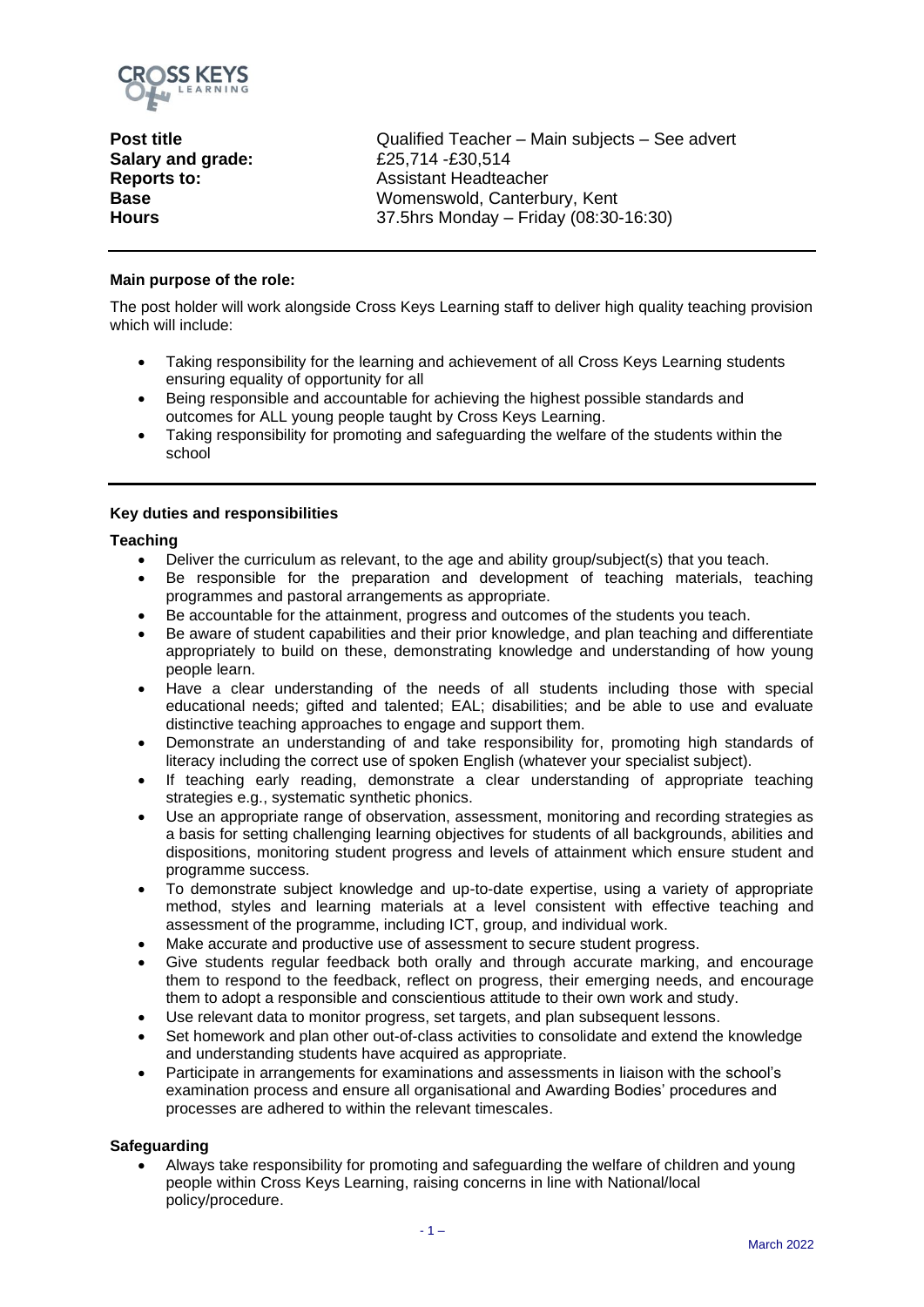

## **Behaviour and Safety**

- Establish a safe, purposeful, and stimulating environment for Cross Keys Learning students, rooted in mutual respect and establish a framework for discipline with a range of strategies, using praise, sanctions and rewards consistently and fairly.
- Manage classes effectively, using approaches which are appropriate to student needs in order to inspire, motivate and challenge.
- Maintain good relationships with students, exercise appropriate authority, and act decisively when necessary.
- Be a positive role model and demonstrate consistently the positive attitudes, values, and behaviour, which are expected of students.
- Have high expectations of behaviour, promoting self control and independence of all students.

# **Team working and collaboration**

- Participate in any relevant meetings/professional development opportunities at the school, which relate to the student curriculum, or organisation of Cross Keys Learning including pastoral arrangements.
- Work proactively and effectively in collaboration and partnership with students, parents/carers, other staff and external agencies.
- Work as a team member and identify opportunities for working with colleagues and sharing the development of good practice.
- Ensure that colleagues working with you are appropriately involved in supporting learning and understand the roles they are expected to fulfil.
- Take part as required in the review, development and management of the activities relating to the curriculum, organisation and pastoral functions of Cross Keys Learning.

#### **Fulfil wider professional responsibilities**

- Work collaboratively with others to develop effective professional relationships.
- Communicate effectively with parents/carers around student achievements and well-being using Cross Keys Learning systems/processes as appropriate.
- Make a positive contribution to the wider culture and ethos of Cross Keys Learning.
- Deploy support staff effectively as appropriate

#### **Administration**

- Register the attendance of and supervise students, before, during or after sessions as appropriate.
- Participate in and carry out any administrative and organisational tasks.
- To complete daily Cross Keys Learning behaviour logs/observation records where appropriate.

#### **Professional development**

- Regularly review the effectiveness of your teaching and assessment procedures and its impact on student progress, attainment and well being, refining your approaches where necessary responding to advice and feedback from colleagues and management.
- Be responsible for improving your teaching through participating fully in training and development opportunities identified by Cross Keys Learning management.
- Use relevant data to monitor progress, set targets, and plan subsequent lessons.
- Proactively participate with arrangements made in accordance with Cross Keys Learning Supervision and Appraisal Policy
- Keep up to date with current educational thinking and practice, both by study and by attendance at courses, workshops, and meetings.
- Take on any additional responsibilities which might, from time to time, be determined.

## **Other**

- To have professional regard for the ethos, policies, and practices of Cross Keys Learning, and maintain high standards in your own attendance. appearance and punctuality.
- Perform any reasonable duties as requested by management.
- To actively promote equality and diversity and health and safety in all aspects of the role.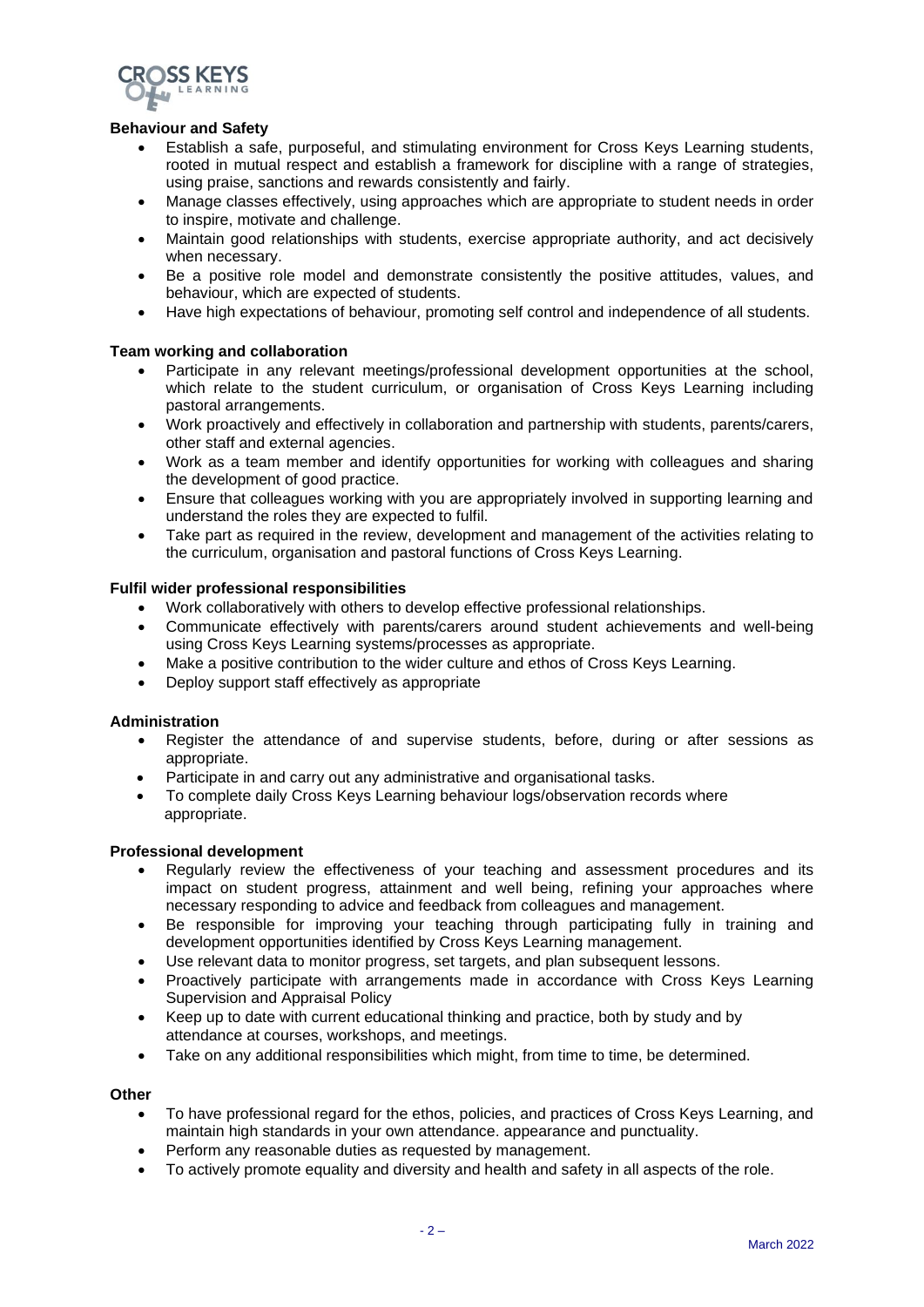

## **Person Specification**

The person specification provides an overview of the skills knowledge and experience required to undertake the role and will be used as part of the shortlisting and selection process.

# **Person Specification – Class Teacher: Additional Subject(s)**

| <b>Criteria</b>                                                                                                                                | <b>Essential</b> | <b>Desirable</b> | <b>Evidence Base/Mode of</b>                   |
|------------------------------------------------------------------------------------------------------------------------------------------------|------------------|------------------|------------------------------------------------|
|                                                                                                                                                |                  |                  | <b>Assessment</b>                              |
| QTS/QTLS/DTLLS/PGCE                                                                                                                            | $\checkmark$     |                  | Application                                    |
| Evidence of Subject Specialism                                                                                                                 |                  | $\checkmark$     | Application/Interview                          |
| <b>Evidence of Continuing Professional Development</b>                                                                                         | $\checkmark$     |                  | Application/Interview                          |
| Evidence of delivering Vocational Courses                                                                                                      |                  | $\checkmark$     | Application/Interview                          |
| Evidence of delivering AQA Courses                                                                                                             |                  | $\checkmark$     | Application/Interview                          |
| Evidence of working with students who have SEN<br>needs for a minimum of 2 years                                                               |                  | $\checkmark$     | Application/Interview                          |
| In receipt of recent behaviour management training                                                                                             | $\checkmark$     |                  | Application/Interview                          |
| Evidence of teaching courses and achieving course<br>outcomes with their students and have a sound<br>understanding of how young people learn. | $\checkmark$     |                  | Interview                                      |
| Ability to plan and prioritise tasks, and work to agreed<br>deadlines                                                                          | $\checkmark$     |                  | Application/Interview                          |
| Proven success managing student assessments,<br>attainment and accreditation systems, and reporting<br>outcomes.                               | $\checkmark$     |                  | Interview                                      |
| Knowledge of and involvement with performance<br>review                                                                                        | $\checkmark$     |                  | Interview                                      |
| Knowledge and experience of procedures<br>to<br>safeguard the welfare of the students                                                          | $\checkmark$     |                  | Interview                                      |
| Sound in the knowledge and application of<br>appropriate professional boundaries for school staff                                              | $\checkmark$     |                  | Interview                                      |
| An ability to work within a team                                                                                                               | $\checkmark$     |                  | Application/Interview                          |
| Competent ICT skills                                                                                                                           | $\checkmark$     |                  | Application/Presentation                       |
| Honesty, Integrity, Empathy and humour                                                                                                         | $\checkmark$     |                  | Application/Referees                           |
| Commitment to the promotion of the concept of equal<br>opportunities                                                                           | $\checkmark$     |                  | Application/Interview                          |
| A liking and genuine respect for young people who<br>can sometimes be challenging.                                                             | $\checkmark$     |                  | Application/<br>Interview<br>&<br>Presentation |

# **This post is subject to an enhanced DBS check and other appropriate clearances required to work within an education setting.**